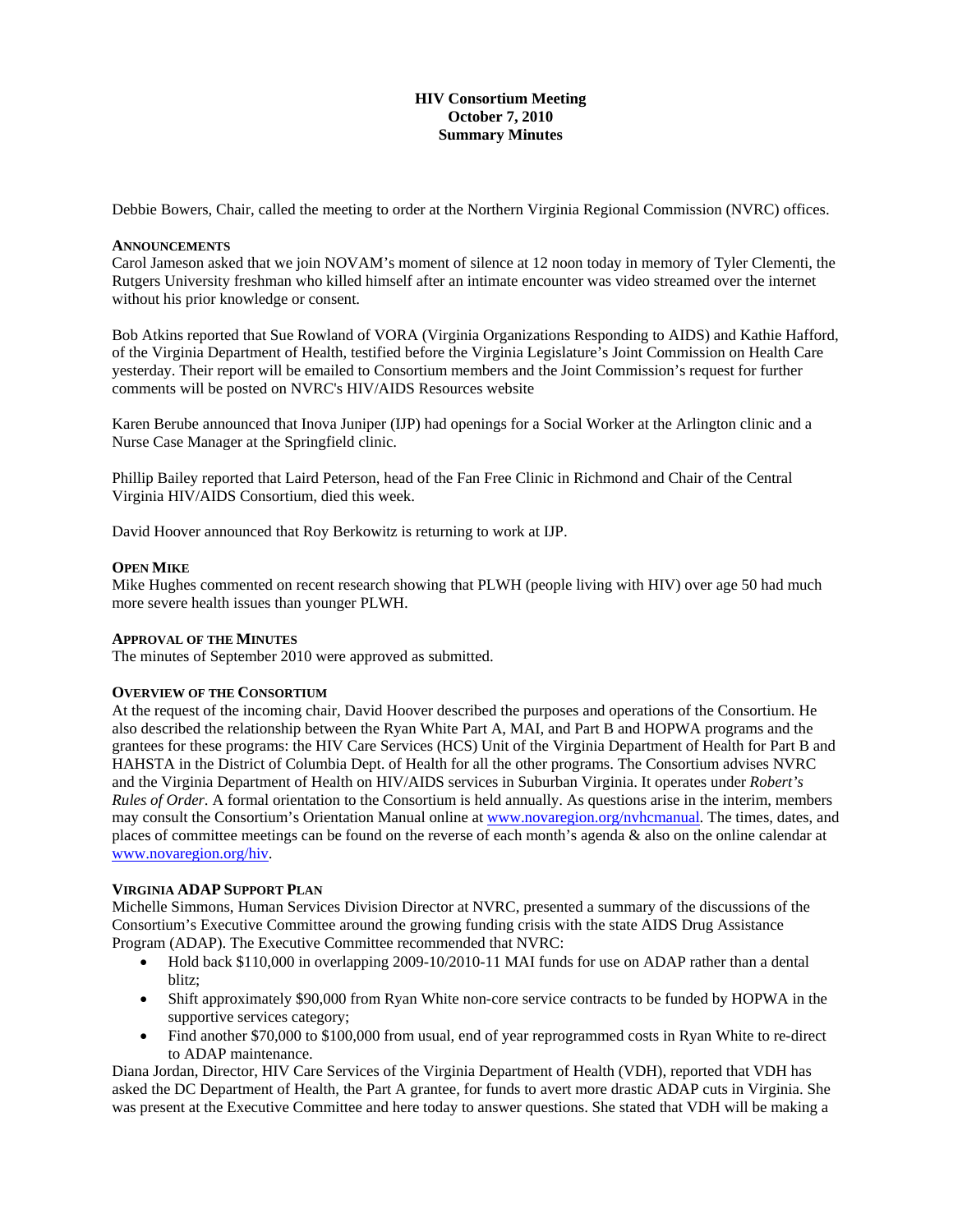HIV Consortium Minutes October 7, 2010

final decision on several state ADAP cost-saving measures in the next 7 to 10 days. Their goal will be to not interrupt medical therapy already underway. If VDH is able to secure enough funding for ADAP, they will revisit with the Consortium whether a portion of the funds we donate for ADAP can be returned.

In addition to the proposals endorsed by the Executive Committee, two other means of stretching ADAP funds were identified:

- PLWHs can use the compassionate care programs of the various pharmaceutical companies for any of their eligible medications, not just the ones on the ADAP formulary (local offices of Northern Virginia Family Service can assist with these applications); and
- PLWHs with Medicare and ADAP should call PSI (Patient Services Inc.) the central eligibility service for ADAP. PSI can maximize the use of federal funds to conserve ADAP for those without Medicare.

The Consortium adopted the Executive Committee recommendations with the understanding that NVRC will have to seek approval from the Financial Oversight & Allocations Committee and from the Planning Council. The vote was 31 in favor; 0 against; 0 abstentions.

### **PLANNING COUNCIL REPORT**

David Hoover reported that RFA for Ryan White 2012 funding has been released. An overarching issue is new and tighter reporting requirements imposed by the federal Health Resources and Services Administration (HRSA). Phillip Bailey asked about an emphasis on peer navigators. Debbie Bowers noted that the Northern Virginia RFA includes ongoing funding for Early Intervention Services (EIS). Michelle Simmons encouraged potential applicants to apply as HRSA is strongly encouraging funding of both EIS and Early Identification of Individuals with HIV/AIDS (EIIHA, pronounced EE-ha). This is defined as the identifying, counseling, testing, informing and referring of diagnosed and undiagnosed individuals to appropriate services, as well as linking newly diagnosed HIV/AIDS positive individuals to care. The funding cycle for next year will be even more focused on these two services.

### **COMMITTEE UPDATES**

# *Case Management and Support Services*

Jane Beddoe summarized the committee's efforts to survey HIV/AIDS service providers about the ways they coordinate with each other. The committee is also collecting examples of intake forms in an effort to arrive at a common understanding of the information necessary to collect.

#### *Mental Health and Substance Abuse*

David Hoover reported for the Co-Chair that the committee will meet on the  $3<sup>rd</sup>$  Friday, still at 11:00 a.m. at Inova.

#### *Prevention and Education Committee*

Nechelle Terrell stated that the committee will participate in the Metro Latino AIDS Coalition Awards in recognition of National Latino AIDS Awareness Day on October 15. The committee is also supporting NOVAM in developing a Regional Prevention Plan as part of a grant received from Washington AIDS Partnership. The committee will provide the consortium with information on a proposed fall training as it develops.

## *Public Affairs*

The presentation from Michele Chesser of the Virginia Legislature's Joint Commission on Health Care (JCHC) at the VORA (Virginia Organizations Responding to AIDS) annual meeting can be found at [http://www.voraonline.org/wp-content/uploads/2010/10/frmView.pdf.](http://www.voraonline.org/wp-content/uploads/2010/10/frmView.pdf)

## *Incarceration Issues/Discharge Planning*

Dave Coman, Chair, sent in a report that the King George Department of Social Services' Reentry Program has received a grant from the federal Second Chance Act to serve 36 hard-to-place parolees with housing and employment and other services. The grant amounts to \$175,000. He also reported that the Governor's Reentry Council's proposal that "all persons leaving state prisons and local jails be tested for HIV/AIDS prior to discharge" had been sent to the Governor.